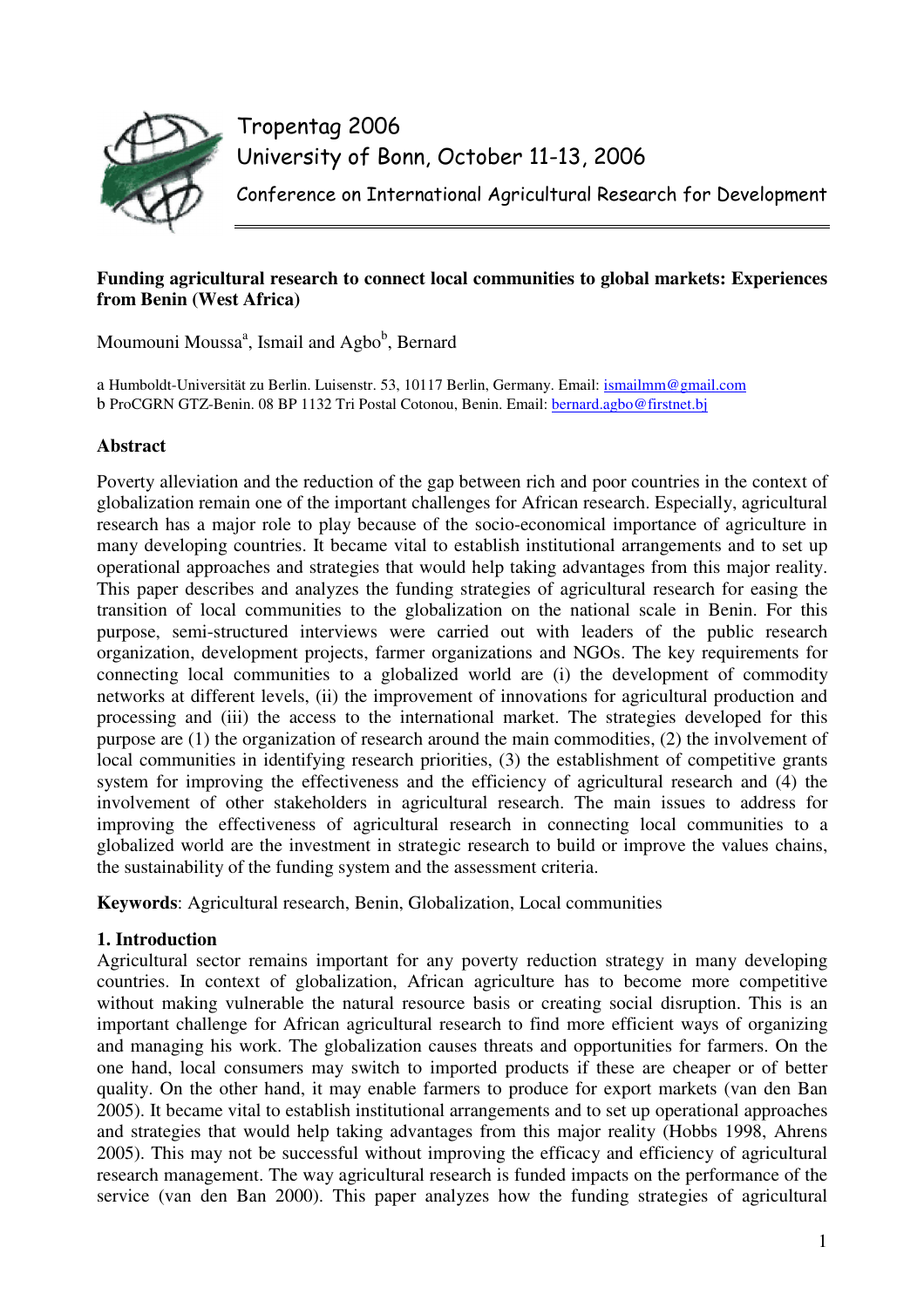research and how it could ease the transition of local communities to the globalization on the national scale in Benin. For this purpose, semi-structured interviews were carried out with leaders of the public research organization, development projects, farmer organizations and NGOs.

# **2. Results and analyses**

## **2.1. Brief background on Benin National Agricultural Research System**

The National Agricultural Research Institute of Benin (INRAB) was created in 1992 to replace the former Agricultural Research Direction. The institute became in 1996 a public organization endowed with strategic orientations and financial autonomy. The mandate of the institute covers not only the agricultural research but also the policy-making. The current research action plan aims at improving the working framework of the National Agricultural Research system (NARS) by generating technologies, knowledge and information on the agricultural sector, so as to ensure its contribution to the poverty reduction and the development of a market-oriented research. As such, the agricultural research is in the vanguard of connecting small farmers to the globalization. To achieve this goal, some requirements are to be taken into consideration.

## **2.2. Requirements for connecting local communities to globalized world**

The section explores the major requirements for connecting local communities to globalized world. The key issues are the development of commodity networks, the improvement of innovations for agricultural production and processing, the capture of national market and the access to international market.

## *Commodity networks development*

Commodity networks development is the key to build the chains of values. Commodity networks need to be systematically organized in order to identify constraints and to solve them by providing farmers with relevant technologies, markets, inputs and credits. The example of cotton network - production, ginning, commercialization and input provision – is well illustrative. Cotton became the cornerstone of the agriculture and the main income source of numerous farmers in north, many farmer organizations and the State. Currently, despite several difficulties (Burmann 2005) that the cotton network encounters, it contributes to finance the agricultural extension and research substantially. Learning from its relative success, promoting new commodities networks with the plan of diversification of income sources becomes a challenge. Input provision, access to international market and access to relevant technology are the connecting point to the globalized world. Research services have to structure so as to meet resulting expectations and to accompany the process.

### *Improving innovations for agricultural production and processing*

Improving innovations for agricultural production and processing is the second requirement if one has to help farmers take advantage from the globalization. New technologies and innovations have to support the commodity network development by making it possible for local entrepreneurs low cost and high quality production and processing. Connection to international information and knowledge systems and systematic valorization of any innovative possibilities with regard to agricultural production and processing are some challenges to take up. Such a process goes through intensive research partnerships between the NARS and regional and international research organizations. Moreover, national scientific and technical research standards must be improved. Agricultural research is the cornerstone of this process.

### *Capture of national market and access to international market*

The openness of international market to developing countries has been largely heckled the last couple of years. This issue has to be necessary and objectively addressed in favor of these countries if their agricultural economy has to be prevented from paralysis due to inequitable competition (ODI 2004). At the same time, low cost and high quality production and processing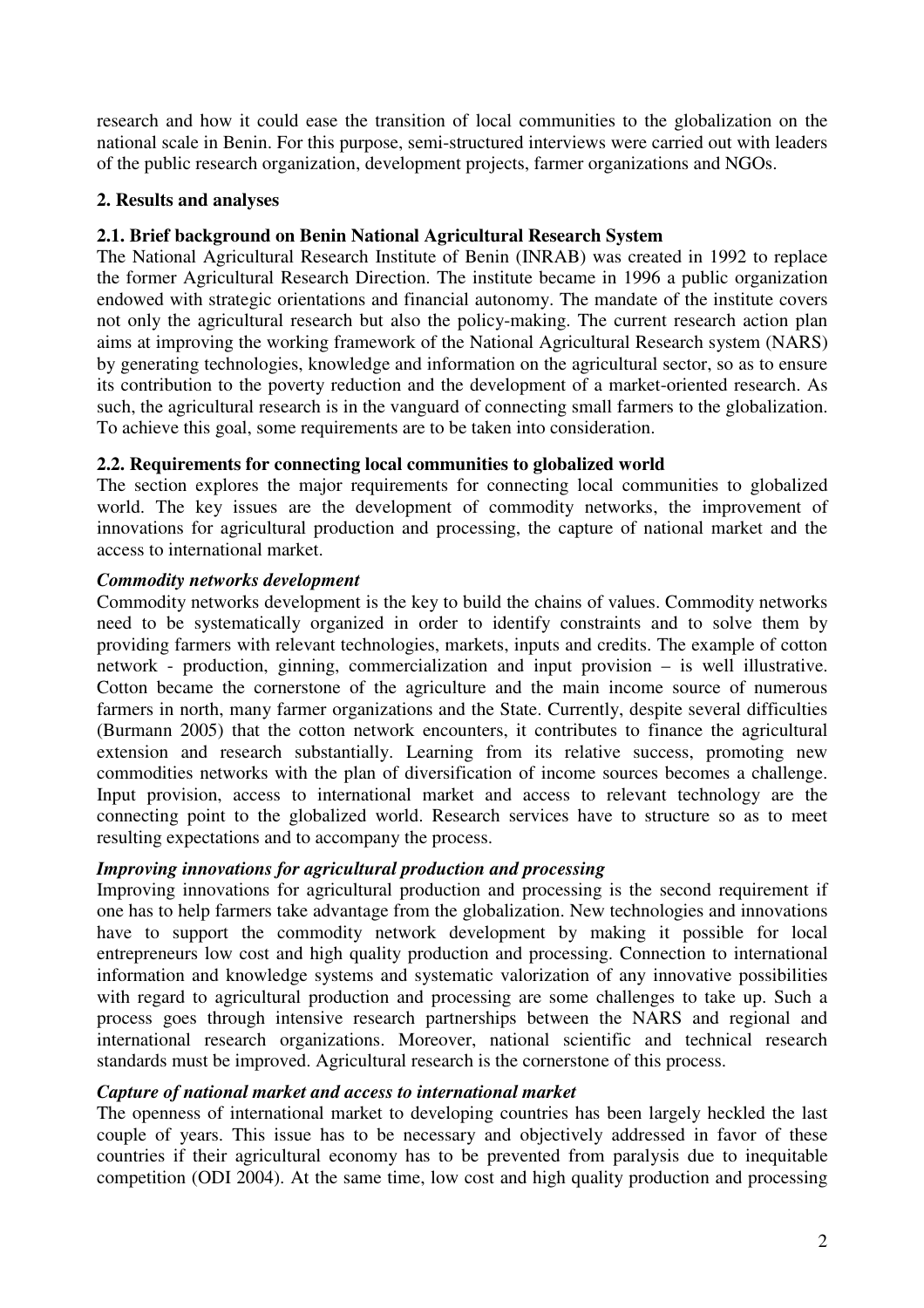are required from countries such as Benin not only to get involved into the international market but also to set out to capture national market. Indeed, the national market is flooded of imported foods and other agricultural products. Access to market is one of the most important challenges.

## **2.3. Strategies for connecting local communities to globalized world**

Since 2001, the National Agricultural Research Management project (AGRAN) supported by the German Technical Cooperation (GTZ) provides support to organize the National Agricultural Research System (NARS). This section analyzes how the research system is oriented towards taking up the challenges above. The highlights are opening agricultural research to the stakeholders, the organization of research around the main commodity, the involvement of local communities in identifying research priorities and the set up of competitive grants for improving effectiveness and efficiency of research.

## *Opening agricultural research to other stakeholders and partnerships*

Since 1994, efforts have been done to involve all the stakeholders at different levels. A functioning National Agricultural Research System (NARS) has been set up and includes researchers from INRAB, universities, NGOs, extension services, privates, etc. Therefore, the system was useful in stimulating new partnerships between research institutions, professional organizations and other development partners and in following-up and assessing in research proposal implementation. INRAB strives to develop partnerships with national and international organizations. For instance, INRAB is an active member of the Forum for Agricultural Research in Africa (FARA). At a national level, INRAB keeps up partnerships with development projects and the Cotton Inter-professional Association (AIC) which fund many research programs. The involvement of many stakeholders in agricultural research makes it possible to provide farmers with diversified services with various approaches.

## *Organizing research around the main commodities*

Agricultural research is organized around the main commodity to support the commodity networks. These commodities have been identified together with farmers in each region of the country. This strategy makes it possible to better work out key research issues with regard to a given commodity. It appears to be relevant in the context of commodity network development.

# *Involving local communities in identifying research priorities*

The annual cycle of agricultural research management involves the research products users. Systematic diagnostics are carried with farmers in various regions to identify urgent needs. Call for research proposals takes outcomes of diagnostics into consideration and orient researchers towards relevant concerns. Therefore, only research activities relevant from the view of farmers are expected to be financed. A better decentralization and regionalization of the research activities is planed for a permanent and effective communication with the clients.

# *Competitive grants for improving effectiveness and efficiency of research*

The research activities are run according to an annual cycle of agricultural research management (Arodokoun et al. 2004). Its components are (i) meetings of Regional or Sector Research and Development Committees (CRRD or CSRD) which gathers researchers and research results users for exchanges and new constraints/priorities setting, (ii) call for research proposals for competitive funds and meetings of proposals approval committee including members from different institutions and disciplines, and research products users, (iii) research proposal implementation, follow-up and assessment on the fields, (iv) results restitution or feedback and assessment at village level, (v) scientific workshops, which offer frameworks to the researchers of the NARS to exchange and to improve methodology and to prepare the CRRD or CSRD. The annual cycle of agricultural research management appears to be relevant for financing farmer needs-oriented research activities and managing the scientific quality of research.